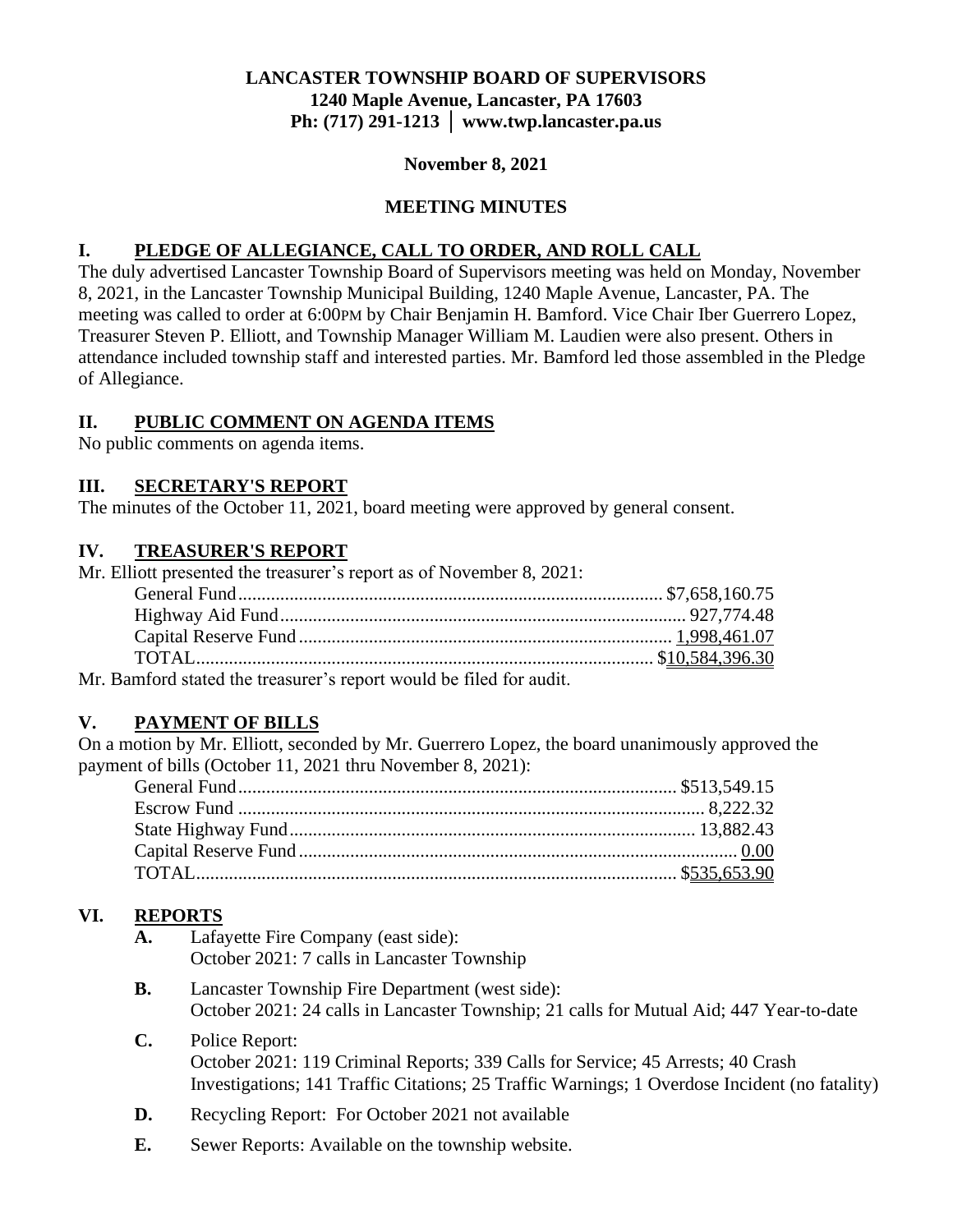➢ Printed copies of all reports are available at the township office for a nominal fee and can be viewed/printed from the website.

#### **WORKSHOP REPORTS**

The following departments presented updates to the board:

- Planning & Zoning
- Township Engineer
- Public Works
- Township Manager
	- a) 2022 Proposed Budget
	- b) Opioid Settlement
	- c) FYI 2022 Commission/Board Reappointment Responses
	- d) FYI 2022 Municipal Meeting Calendar

### **VII. ANNOUNCEMENTS**

- **A.** Monday, November 8: Woody Waste facility hours changed to 2:00PM to 5:00PM (Monday-Thursday). Saturday hours remain 8:00AM to 1:00PM.
- **B.** Friday, November 12: Large Appliance/Tire Collection will take place township-wide on this day only. All tagged items must be curbside the evening of Thursday, November 11.
- **C.** Saturday, November 20: Last Saturday for woody waste facility (8:00AM-1:00PM).
- **D.** Wednesday, November 24: Last day for woody waste facility (2:00PM-5:00PM).
- **E.** Thursday, November 25: No trash/recycle collection. Thursday collection on Friday, November 26.
- **F.** Thursday & Friday, November 25 & 26: Township Office closed.
- **G.** Monday, December 6, 6:30PM: Historical Commission Meeting, 1240 Maple Avenue.
- **H.** Monday, December 13, 6:00PM: Board of Supervisors Meeting, 1240 Maple Avenue.

### **VIII. OLD BUSINESS**

No old business.

### **IX. PLANNING AND ZONING BUSINESS**

### **A. LTPC 306 – 1234 Wheatland Ave – SWM Site Plan**

Mr. Guerrero Lopez moved, Mr. Elliott seconded, and the board unanimously acknowledged receipt of a time extension until February 25, 2022, from Eric Johnson, Johnson and Associates, Inc., on behalf of Brent and Katie Hostetter for the approval of the Stormwater Management Site Plan for 1234 Wheatland Avenue, LTPC 306. This extension was submitted in a letter dated November 1, 2021.

### **B. LTPC 307 – 340-47472 Wheatland Ave – SWM Site Plan**

Mr. Elliott moved, Mr. Guerrero Lopez seconded, and the board unanimously acknowledged receipt of a time extension until February 25, 2022, from Eric Johnson, Johnson and Associates, Inc., on behalf of Alecxih County Holdings, Inc., for the approval of the Stormwater Management Site Plan for 340-47472 Wheatland Avenue, LTPC 307. This extension was submitted in a letter dated November 1, 2021.